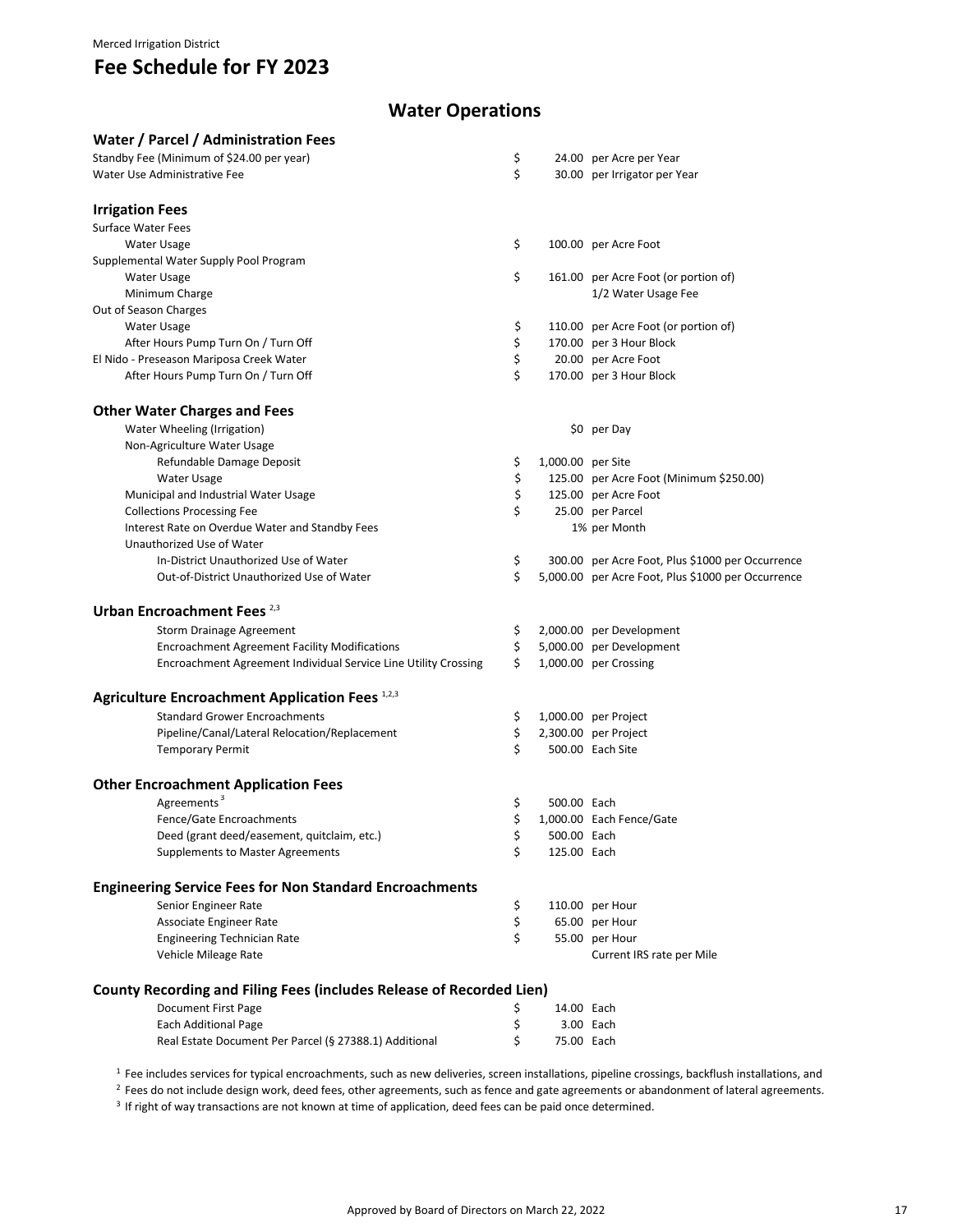### **Water Operations**

\$ 7.00 per Copy

#### **Other Engineering Fees**

| <b>Reproduction of Maps and Drawings</b> |  |
|------------------------------------------|--|
| 'D' Size (24" X 36")                     |  |

| 'E' Size (36" X 48")             |  | 10.00 per Copy |
|----------------------------------|--|----------------|
| District Map ('E' Size, Trimmed) |  | 5.00 Per Map   |

### **Storm Drainage Fees**

| <b>Annual Storm Drainage Assessments</b>     |  |                               |
|----------------------------------------------|--|-------------------------------|
| Residential Lots (1 Acre or less)            |  | 12.30 per Residential Unit    |
| <b>Commercial Property</b>                   |  | 126.76 per Impermeable Acre   |
| Storm Drainage Hook-Up Fee                   |  |                               |
| Residential Lots (1 Acre or less)            |  | 205.00 per Lot                |
| Commercial Property - the Greater of Either: |  | 205.00 per Lot                |
| Or                                           |  | 2,113.00 per Impermeable Acre |

#### **Electric Rate Schedules**

**Electric Service Rate Schedule - Please refer to individual rate schedules for detailed rate information**

| Agricultural                          | $AG-2$         | 0 - 199 KW                             |
|---------------------------------------|----------------|----------------------------------------|
| Commercial/Small Industrial           | $EGS-2$        | $0 - 35$ KW                            |
| Municipal                             | $MD-4$         | 35 - 499 KW                            |
| Municipal                             | $MD-3$         | 500 - 999 KW                           |
| Commercial/Industrial                 | $ED-4$         | 35 - 499 KW                            |
| Commercial/Industrial                 | ED-3V          | 200 - 499 KW                           |
| Commercial/Industrial                 | $ED-3$         | 500 - 999 KW                           |
| Commercial/Industrial                 | $ED-2$         | 1000 KW and Above                      |
| Commercial/Industrial                 | ED-2P          | 1000 KW and Above                      |
| Commercial/Industrial                 | ED-1P          | 15,000 KW (Non-Coincidental) and Above |
| Large Demand Transmission Service     | $TR-1$         | 5000 KW and Above                      |
| Residential <sup>A</sup>              | RES-2          |                                        |
| Street lighting - Customer Owned      | <b>LSC</b>     |                                        |
| Street lighting - District Owned      | $LSC-1$        |                                        |
| Flat Rate Service - Non-Metered Loads | <b>MEF</b>     |                                        |
| <b>Net Energy Metering</b>            | <b>NEM</b>     |                                        |
| Net Energy Metering 2.0               | <b>NEM 2.0</b> |                                        |
| Power Cost Adjustment                 | <b>PCA</b>     |                                        |
| <b>Environmental Charge</b>           | EC             |                                        |
|                                       |                |                                        |

 $A$ - Low Income (CARE) and Medical Baseline (MED) Discounts are Available for Qualified Applicants

#### **CARE Program Income Limits (Effective June 1, 2021)**

| Household Size                | Income Eligibility Limits |  |  |  |  |
|-------------------------------|---------------------------|--|--|--|--|
| $1$ to $2$                    | \$<br>34,840              |  |  |  |  |
| 3                             | \$<br>43,920              |  |  |  |  |
| 4                             | \$<br>53,000              |  |  |  |  |
| 5                             | \$<br>62,080              |  |  |  |  |
| 6                             | \$<br>71,160              |  |  |  |  |
| 7                             | \$<br>80,240              |  |  |  |  |
| 8                             | \$<br>89,320              |  |  |  |  |
| <b>Each Additional Person</b> | \$<br>9,080               |  |  |  |  |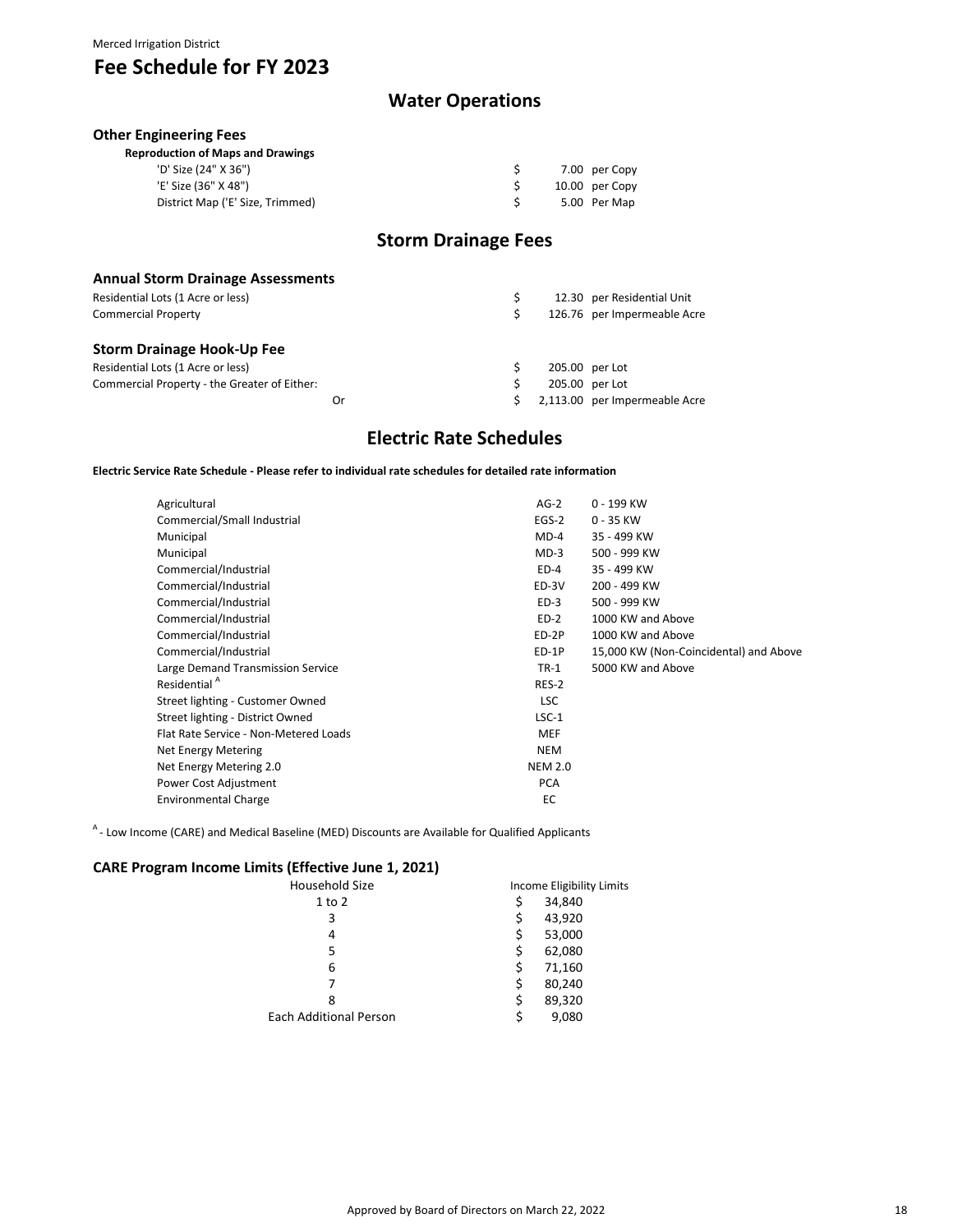### **Electric Service Fees**

#### **Customer Service Charges and Fees**

| <b>Billing Items</b>                                             |    |                                               |
|------------------------------------------------------------------|----|-----------------------------------------------|
| Minimum Deposit - Residential                                    | \$ | 200.00 per Account                            |
| Minimum Deposit - Commercial/Industrial                          | \$ | 400.00 per Account                            |
| <b>Service Connection Fees</b>                                   |    |                                               |
| Same Day Before Noon or Future Date                              |    | Free per Connect                              |
| Same Day Request Submitted Noon to 3pm                           | \$ | 75.00 per Connect                             |
| Same Day Request Submitted after 3pm                             | Ś. | 225.00 per Connect                            |
| Due Date for Electric Bills                                      |    | Due on the 5th of each month                  |
| <b>Billing Delinquent Charge</b>                                 |    | 1.5% or \$5.00 per Month Whichever is Greater |
| Telephone Payment Convenience Fee                                | \$ | 5.00 per Payment                              |
| <b>Other Customer Service Fees</b>                               |    |                                               |
| Disconnection Processing Fee (Charged when work order generated) | \$ | 20.00 per Incident                            |
| Disconnection Fee at Power Source                                | \$ | 150.00 per Disconnect                         |
| Disconnection Fee at Meter                                       | \$ | 15.00 per Disconnect                          |
| <b>Reconnection Fee at Power Source</b>                          | \$ | 200.00 per Reconnect                          |
| <b>Reconnection Fee At Meter</b>                                 |    |                                               |
| During Posted Hours (Request Submitted before 3:00 pm)           | \$ | 50.00 per Reconnect                           |
| Outside Posted Hours (Request Submitted after 3:00 pm)           | \$ | 225.00 per Reconnect                          |
| Meter Re-Read                                                    | \$ | 30.00 per Read                                |
| <b>Meter Test Charge</b>                                         |    |                                               |
| <b>First Meter Test</b>                                          |    | Free per Account                              |
| After Free Test                                                  |    |                                               |
| Non CT Meter (Typical Residential)                               | \$ | 100.00 per Test                               |
| CT Meter (Typical Medium-Large Commercial)                       | \$ | 200.00 per Test                               |
| <b>Broken or Damaged District Equipment</b>                      |    |                                               |
| Meter - Residential                                              | \$ | 100.00 per Meter                              |

| Meter - Residential           | 100.00 per Meter                                         |
|-------------------------------|----------------------------------------------------------|
| Meter - Commercial/Industrial | Meter-Specific                                           |
| Special Ring                  | 20.00 per Ring                                           |
| Pad Lock                      | 10.00 per Lock                                           |
| <b>Tampering Charge</b>       | Up to \$1,000 Per Occurrence Plus Damages, Investigative |
|                               | Fees, Legal Fees, and Administrative Cost                |

#### **Other Electric Service Charges and Fees**

| <b>Billing Items</b>                                                                  |    |                    |                               |
|---------------------------------------------------------------------------------------|----|--------------------|-------------------------------|
| <b>Temporary Service Charge</b>                                                       |    | Project - Specific |                               |
| Permanent Service Charge for Metered Pedestals                                        |    |                    |                               |
| <b>Connection Charge</b>                                                              |    | Project - Specific |                               |
| Service Conductor Charge                                                              |    |                    | per Foot of Service Conductor |
| <b>Streetlight Connection Charge</b>                                                  | \$ |                    | 125.00 per Connection Point   |
| Engineering / Inspection / Construction Fees                                          |    |                    |                               |
| Inspections (Regular Business Hours)                                                  | \$ |                    | 60.00 per Hour                |
| <b>Construction (Regular Business Hours)</b>                                          | \$ |                    | 75.00 per Hour                |
| Senior Engineer Rate                                                                  | \$ |                    | 110.00 per Hour               |
| Associate Engineer Rate                                                               | \$ |                    | 65.00 per Hour                |
| <b>Engineering Technician Rate</b>                                                    | \$ |                    | 55.00 per Hour                |
| Net Metering Fee                                                                      | \$ |                    | 600.00 per Application        |
| <b>Extension Allowance for Line Extensions</b>                                        |    |                    |                               |
| Commercial                                                                            | \$ |                    | 400.00 per Estimated Peak KW  |
| Industrial                                                                            | \$ |                    | 450.00 per Estimated Peak KW  |
| Agricultural                                                                          |    |                    |                               |
| Pumping - Deep Well                                                                   | \$ |                    | 80.00 per HP                  |
| Pumping - Boosting MID Surface Water                                                  | \$ | 275.00 per HP      |                               |
| Other AG Uses                                                                         | Ś  |                    | 275.00 per Peak KW            |
| Residential Subdivision Design, Equipment, Material, and Installation                 |    |                    |                               |
| \$1700 min per lot                                                                    |    |                    |                               |
| \$800 per lot deposit is due at the time of application submittal                     |    |                    |                               |
| Commercial, Industrial, and Agriculture Design, Equipment Materials, and Installation |    |                    |                               |
| Project - Specific                                                                    |    |                    |                               |

Deposit to be determined after application submittal